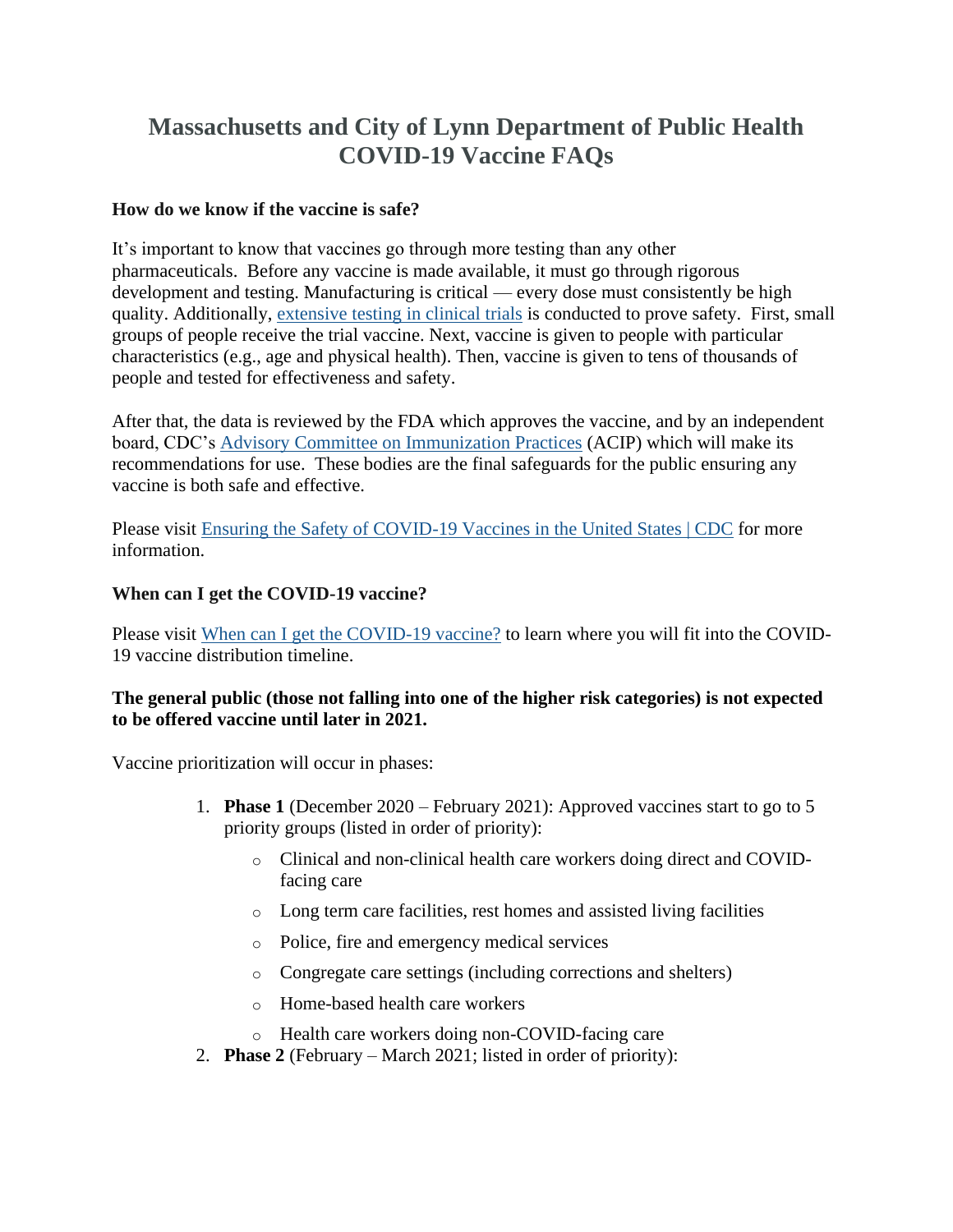- o Individuals with 2+ [comorbidities](https://www.cdc.gov/coronavirus/2019-ncov/need-extra-precautions/people-with-medical-conditions.html) (high risk for COVID-19 complications), individuals 75+, and residents and staff of public and private low income and affordable senior housing
- o Early education, K-12, transit, grocery, utility, food and agriculture, sanitation, public works and public health workers
- $\circ$  Adults 65+
- o Individuals with one [co-morbid](https://www.cdc.gov/coronavirus/2019-ncov/need-extra-precautions/people-with-medical-conditions.html) condition
- 3. **Phase 3** (Starting in April 2021): Vaccine is expected to be available to the general public.

[Learn more about the distribution timeline here.](https://www.mass.gov/info-details/covid-19-vaccine-distribution-timeline-phase-overview)

## **Do the COVID-19 vaccines have any side effects?**

It is possible that some people may have side effects after being vaccinated, which are normal signs that your body is building protection. These side effects may affect your ability to do daily activities, but they should go away in a few days. For the Pfizer vaccine, the most common side effects are pain at the injection site, tiredness, headache, muscle pain, chills, joint pain, and fever. More people experienced these side effects after the second Pfizer dose than after the first dose, so it is important to expect that there may be some side effects after either dose, but even more so after the second. For the Moderna vaccine, the most common side effects are pain, tenderness, swelling and redness at the injection site, as well as fatigue, headache, muscle pain, joint pain, chills, nausea and vomiting, and fever.

## **Should someone with a history of allergies get the COVID-19 vaccine?**

You should not get the Pfizer or Moderna COVID-19 vaccines if you have a history of severe allergic reaction (e.g., anaphylaxis) to any ingredient in the vaccine. A history of a severe allergic reaction due to any other cause is considered a precaution and should be discussed with your health care provider before receiving the vaccine.

## **Are the COVID-19 vaccines safe for children?**

At this time, the Pfizer vaccine is authorized for people ages 16 and older, and the Moderna vaccine is authorized for people ages 18 and older. Younger children and adolescents should not receive COVID-19 vaccination at this time.

#### **Should someone who is pregnant or lactating get a COVID-19 vaccine?**

Currently there are no data on the safety of COVID-19 vaccines in people who are pregnant. COVID-19 infection during pregnancy can increase the risk of severe illness and might result in an increased risk of outcomes like preterm birth. Getting vaccinated is a personal choice for people who are pregnant.

There are no data on the safety of COVID-19 vaccines in lactating women or on the effects of the vaccine on the breastfed infant. People who are breastfeeding may choose to be vaccinated. The [American College of Obstetricians and Gynecologists](https://www.acog.org/en/clinical/clinical-guidance/practice-advisory/articles/2020/12/vaccinating-Pregnant-and-Lactating-Patients-Against-COVID-19) recommend that COVID-19 vaccines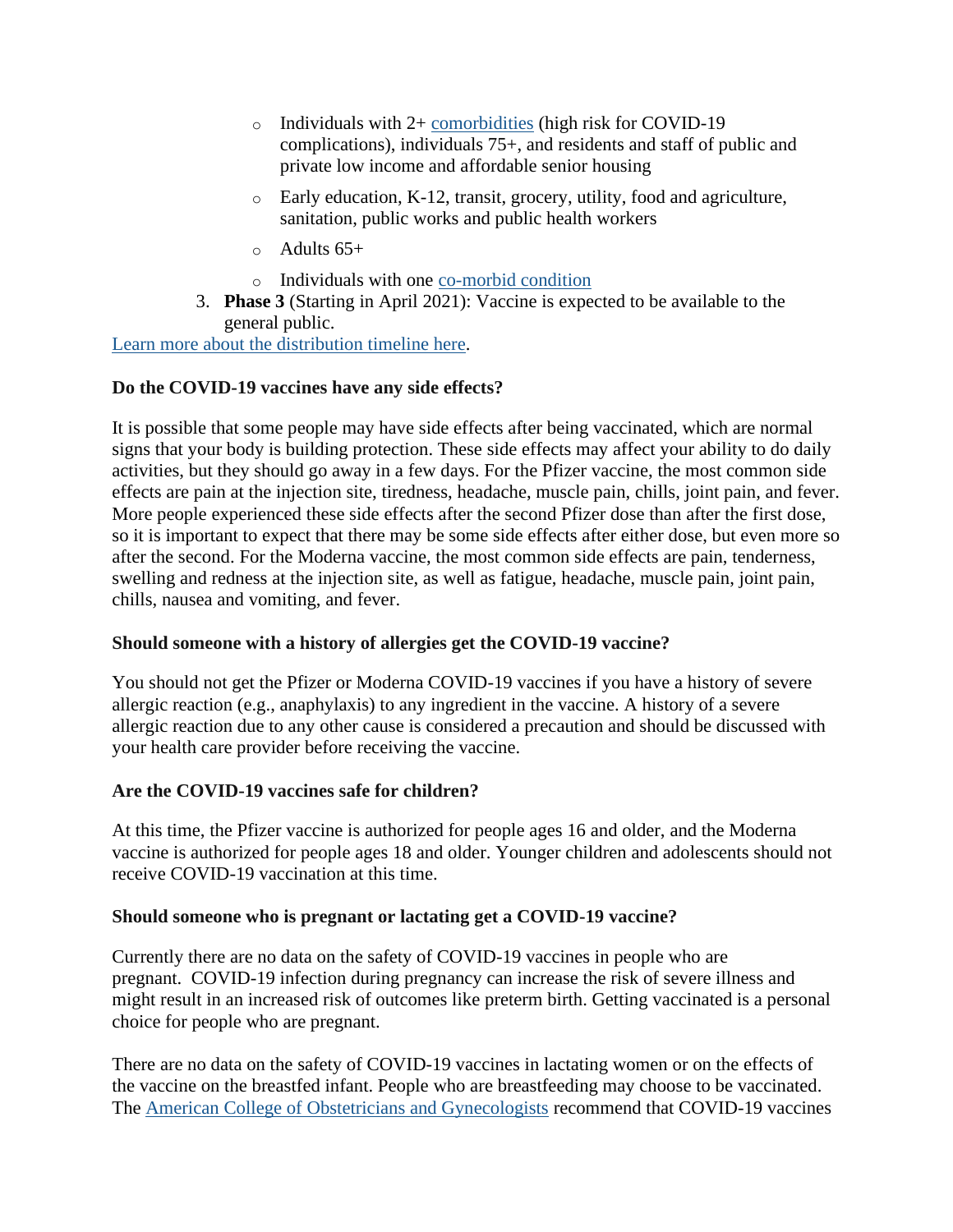be offered to lactating individuals when they meet prioritization criteria for receiving the vaccine.

If you are pregnant or breastfeeding and have questions around getting vaccinated, a discussion with your healthcare provider might help you make an informed decision.

# **What will be done to prioritize those disproportionately impacted by COVID-19?**

In Phases 2 and 3, Massachusetts will set aside 20 percent of the vaccine to providers in communities that have been the most affected by COVID-19. These communities will be decided based on US Census data and COVID-19 cases per capita on the city and town level.

## **Will I have to pay for the vaccine?**

[The vaccine is being provided free of charge](https://www.cdc.gov/coronavirus/2019-ncov/vaccines/faq.html#planning) to all individuals by the federal government. Insurance companies are also committed to not charging any out-of-pocket fees or co-payments related to COVID-19 vaccine administration, and all health care provider sites that receive COVID-19 vaccine must agree to not charge patients any out-of-pocket fees or deny anyone vaccination services.

# **May undocumented immigrants receive the vaccine for free?**

Yes. The vaccine itself is free for all Massachusetts residents. Health insurance (including Medicare and Medicaid) will cover the cost of administering the vaccine. For patients without health insurance, health care providers may request reimbursement from the federal government for the cost of administering vaccine to undocumented immigrants.

## **Will getting the vaccine adversely impact a patient's immigration status?**

No. The federal government has confirmed that it will not consider COVID-19 treatment (including a vaccine) as part of a determination of whether someone is a "public charge" or as it relates to the public benefit condition for certain individuals seeking an extension of stay or change of status, even if the vaccine is paid for by Medicaid or other federal funds.

## **Is a patient's vaccination record protected from disclosure?**

The Department of Public Health will maintain an electronic record of each patient in Massachusetts who receives the COVID-19 vaccine. The vaccine database is kept confidential like a patient's medical record with her doctor.

## **Will I need to be tested for COVID-19 before getting the vaccine?**

No, a COVID-19 test is not needed before getting the vaccine.

## **Should someone who is COVID-19-positive receive the vaccine?**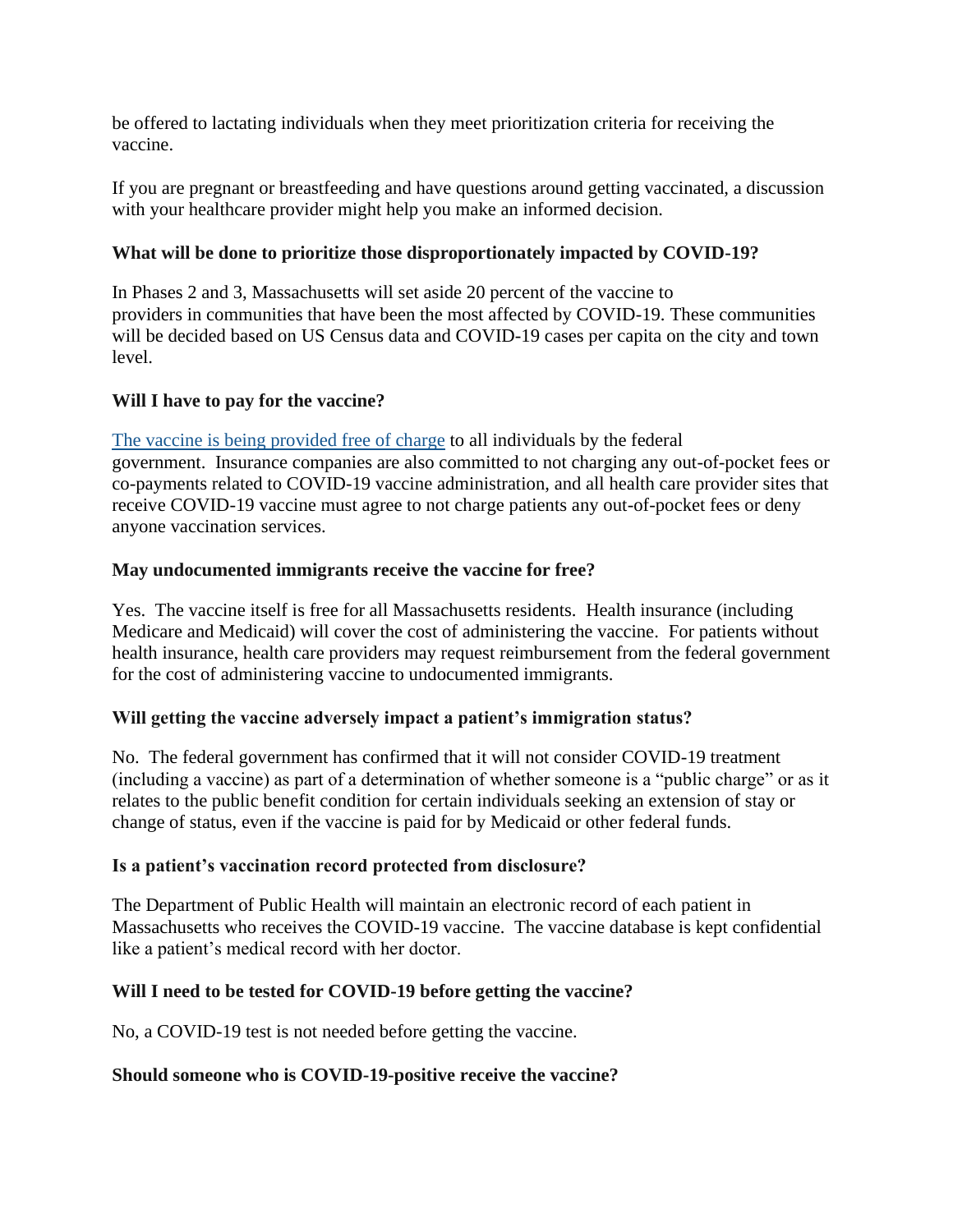Not if they are symptomatic. Vaccination of people who are known to have COVID-19 should be delayed until they no longer have symptoms and have completion of the isolation period. Isolation period being defined as 10 days from symptom onset date  $+ 24$  hours symptom free or 10 days from testing positive for asymptomatic cases.

# **Should people who have had COVID-19 be vaccinated?**

Yes, people who have previously had COVID-19 should be vaccinated. People who are within 90 days of recovering from COVID-19 may defer vaccination, if desired, because current evidence suggests reinfection is uncommon during this time. However, those people *are eligible* to be vaccinated within the 90 days as long as they are recovered per the guidelines in the previous answer.

# **How long after getting the COVID-19 vaccine does it take to be effective?**

It typically takes a few weeks for the body to build immunity after vaccination. That means it's possible a person could be infected with the virus that causes COVID-19 just before or just after vaccination and get sick. This is because the vaccine has not had enough time to provide protection.

# **How long does protection from the COVID-19 vaccines last?**

We do not have data yet to say for how long the COVID-19 vaccines will provide protection from getting sick even if you do get COVID-19. Experts continue to conduct more studies about whether the vaccines also keep people from spreading COVID-19.

## **Do I have to follow the Travel Order if I have received a COVID-19 vaccine?**

Yes. At this time, vaccinated individuals must continue to comply with the Governor's Travel Order and related testing and quarantine requirements. It is important for everyone to continue using all the public health measures available to help stop this pandemic. Cover your mouth and nose with a mask when around others, stay at least 6 feet away from others, avoid crowds, and wash your hands often.

## **Do I need to wear a mask and avoid close contact with others if I have received two doses of the vaccine?**

Yes. While experts learn more about the protection that COVID-19 vaccines provide under reallife conditions, it will be important for everyone to continue using **all the tools** available to us to help stop this pandemic, like covering your mouth and nose with a mask, washing hands often, and staying at least 6 feet away from others.

# **When can I stop wearing a mask and avoiding close contact with others after I have been vaccinated?**